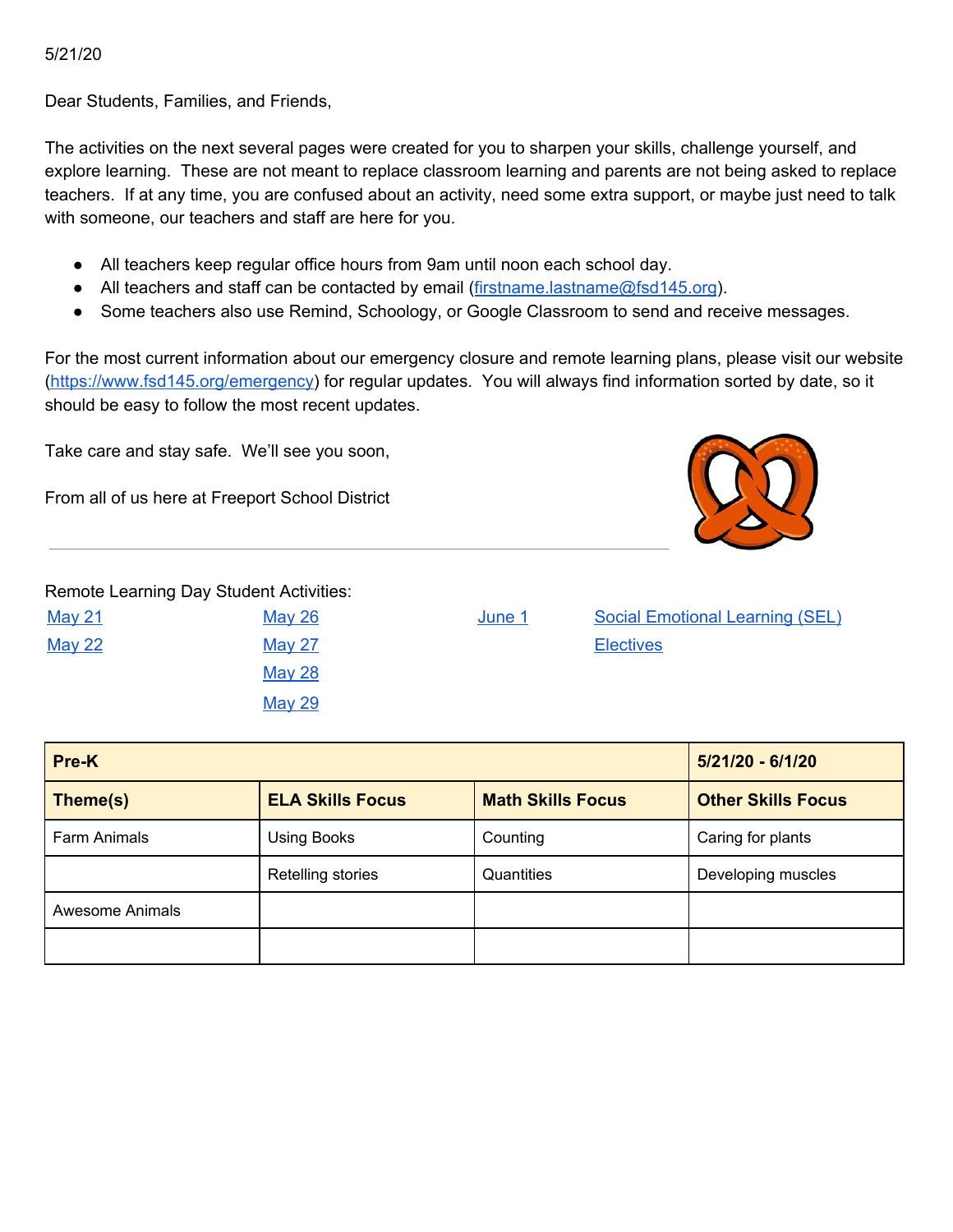<span id="page-1-0"></span>Pre-K -- May 21

Parents: Choose two activities from each page each day.

|                                                 | <b>Math</b>                                                                                                                                                                                                                                                                                                                                                                                                                                                                                                                                                                                                 | <b>Reading and Writing</b>                                                                                                                                                                                                                                                                                                                                                                                                                                                                                      | Science/<br><b>Social</b><br><b>Studies</b>                                                                                                                                                                                                                                                                            | <b>Extra</b><br><b>Challenge</b>                                                                                                                                                            |
|-------------------------------------------------|-------------------------------------------------------------------------------------------------------------------------------------------------------------------------------------------------------------------------------------------------------------------------------------------------------------------------------------------------------------------------------------------------------------------------------------------------------------------------------------------------------------------------------------------------------------------------------------------------------------|-----------------------------------------------------------------------------------------------------------------------------------------------------------------------------------------------------------------------------------------------------------------------------------------------------------------------------------------------------------------------------------------------------------------------------------------------------------------------------------------------------------------|------------------------------------------------------------------------------------------------------------------------------------------------------------------------------------------------------------------------------------------------------------------------------------------------------------------------|---------------------------------------------------------------------------------------------------------------------------------------------------------------------------------------------|
| <b>Activity 1</b><br>and<br><b>Instructions</b> | Sing the song 5 Little Ducks song<br>https://www.youtube.com/watch?<br>v=pZw9veQ76fo&vl=en<br>5 Little Ducks went out one day,<br>over the hills and far away.<br>Mother duck says quack, quack,<br>quack, quack, but only 4 little<br>ducks came back.<br>Continue with 4, 3, 2, 1<br>Sad mama duck went out one<br>day, over the hills and far away.<br>Mother duck said, "quack, quack,<br>quack, quack", and all of the 5<br>little ducks came back.<br>Extra:<br>Draw 5 ducks and cut them out.<br>Use them for your finger play.<br>How many do you have? How<br>many are left?<br>6.A.ECa<br>6.A.ECb | Read the story/listen to the<br>story:<br>Duck on a Bike by: David<br>Shannon<br>https://www.youtube.com/watch<br>?v=pmAzhohAels<br>What happened in the story?<br>Who was the main character?<br>What happened in the<br>beginning, middle and end?<br>2.D.ECa<br><b>Or</b><br>Create your own Story<br>Take 3 pieces of paper and fold<br>in half. Draw a picture on each<br>page. Tell an adult what you<br>drew as they write it on the<br>pages for you. Show and tell<br>your story to others.<br>5.B.ECb | Farmers need<br>to plant and<br>water their<br>crops. Help a<br>grown up with<br>planting<br>flowers.<br>creating a<br>garden or just<br>taking care of<br>established<br>plants by<br>watering them.<br>Watch your<br>plants grow<br>and talk about<br>how they have<br>changed over<br>time.<br>12.A.ECa<br>12.A.ECb | Play "Farm<br>Animal<br>Charades."<br>Take turns<br>pretending to<br>be a farm<br>animal and<br>see if the<br>other person<br>can guess<br>which animal<br>you are!<br>19.A.EC <sub>b</sub> |
| <b>Activity 2</b><br>and<br><b>Instructions</b> | Graphing:<br>A lot of healthy foods come from<br>a farm.<br>Find some fruits and veggies in<br>your pantry or refrigerator.<br>Make a graph of how many you<br>have of each? Which has more or<br>less?<br>Ex:<br>3 apples<br>5 carrots<br>8 pieces of celery<br>2 bags of peas<br>6.D.ECa<br>6.D.ECb                                                                                                                                                                                                                                                                                                       | Letter sounds<br>Practice letter sounds by using<br>animal names.<br>Grown- up says it. Then the<br>child repeats it. Can your child<br>tell you what letter it is?<br>H - Horse<br>D - Duck<br>C - Cow<br>$P -$ Pig<br>G - Goose<br>S - Sheep<br>R - Rooster<br>4.C.ECd                                                                                                                                                                                                                                        |                                                                                                                                                                                                                                                                                                                        |                                                                                                                                                                                             |

Be sure to check the specials (Art, Music, PE) and the Social/Emotional Learning pages for more grade specific activities.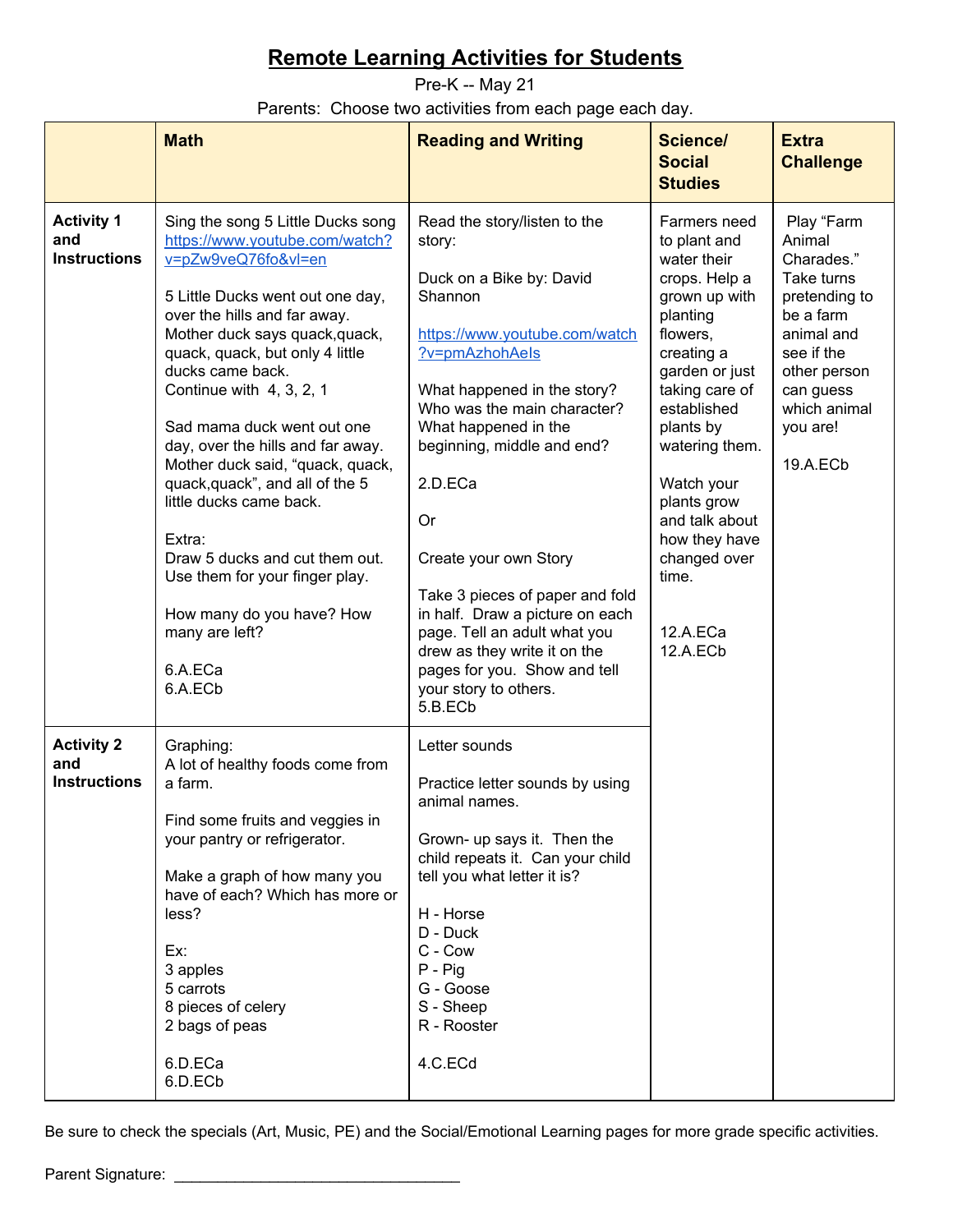<span id="page-2-0"></span>Pre-K -- May 22

Parents: Choose two activities from each page each day.

|                                                 | <b>Math</b>                                                                                                                                                                                                                                                                                                                                                                                                                                                                      | <b>Reading and Writing</b>                                                                                                                                                                                                                                                                                                               | Science/<br><b>Social</b><br><b>Studies</b>                                                                                                                                                            | <b>Extra</b><br><b>Challenge</b>                                                                                                                                                                                               |
|-------------------------------------------------|----------------------------------------------------------------------------------------------------------------------------------------------------------------------------------------------------------------------------------------------------------------------------------------------------------------------------------------------------------------------------------------------------------------------------------------------------------------------------------|------------------------------------------------------------------------------------------------------------------------------------------------------------------------------------------------------------------------------------------------------------------------------------------------------------------------------------------|--------------------------------------------------------------------------------------------------------------------------------------------------------------------------------------------------------|--------------------------------------------------------------------------------------------------------------------------------------------------------------------------------------------------------------------------------|
| <b>Activity 1</b><br>and<br><b>Instructions</b> | Take a drive outside of town past<br>some farms and watch for farm<br>animals out the window.<br>Count how many cows you see?<br>How many other kinds of farm<br>animals did you see?<br>6.A.ECa                                                                                                                                                                                                                                                                                 | Cows say "Moo". How many<br>words can you come up with<br>that rhyme with "Moo"?<br>Examples: zoo, boo, two, clue,<br>new, etc.<br>4.C.ECb                                                                                                                                                                                               | <b>Butter</b><br><b>Experiment:</b><br>Making butter<br>is easy. Add<br>some whipping<br>cream to a jar<br>with a tight lid.<br>Shake it and<br>shake it some<br>more. It will<br>turn into<br>butter. | Cows make<br>milk, which is<br>used to make<br>dairy products.<br>Look in your<br>fridge and try<br>and find a<br>dairy product.<br>Have a taste<br>of something<br>made from<br>dairy (yogurt,<br>cheese, ice<br>cream, etc.) |
| <b>Activity 2</b><br>and<br><b>Instructions</b> | Everyone likes different flavors of<br>milk (chocolate, strawberry,<br>white). Predict which flavor will<br>have the most.<br>Make a chart with three areas<br>(chocolate, strawberry, white) on<br>paper. Then ask family who live in<br>your house what their favorite is<br>and mark it on your chart. Then<br>call other family/friends on the<br>phone and ask them their<br>favorite.<br>Which flavor has the most?<br>Which flavor has the least?<br>10.B.ECa<br>10.B.ECb | Listen to the story Click, Clack,<br>Moo, Cows That Type by<br>Doreen Cronin.<br>https://www.youtube.com/watch<br>?v=3rhGzj6Dt1E<br>Imagine you were a cow on a<br>farm. What kinds of things might<br>you want or need if you were a<br>cow? Draw a picture of the<br>things you would want if you<br>were a cow.<br>2.A.ECa<br>2.B.ECa | 11.A.ECc<br>11.A.ECf                                                                                                                                                                                   | What's your<br>favorite dairy<br>product?<br>Why?<br>12.C.ECa<br>11.A.ECc<br>11.A.ECf                                                                                                                                          |

Be sure to check the specials (Art, Music, PE) and the Social/Emotional Learning pages for more grade specific activities.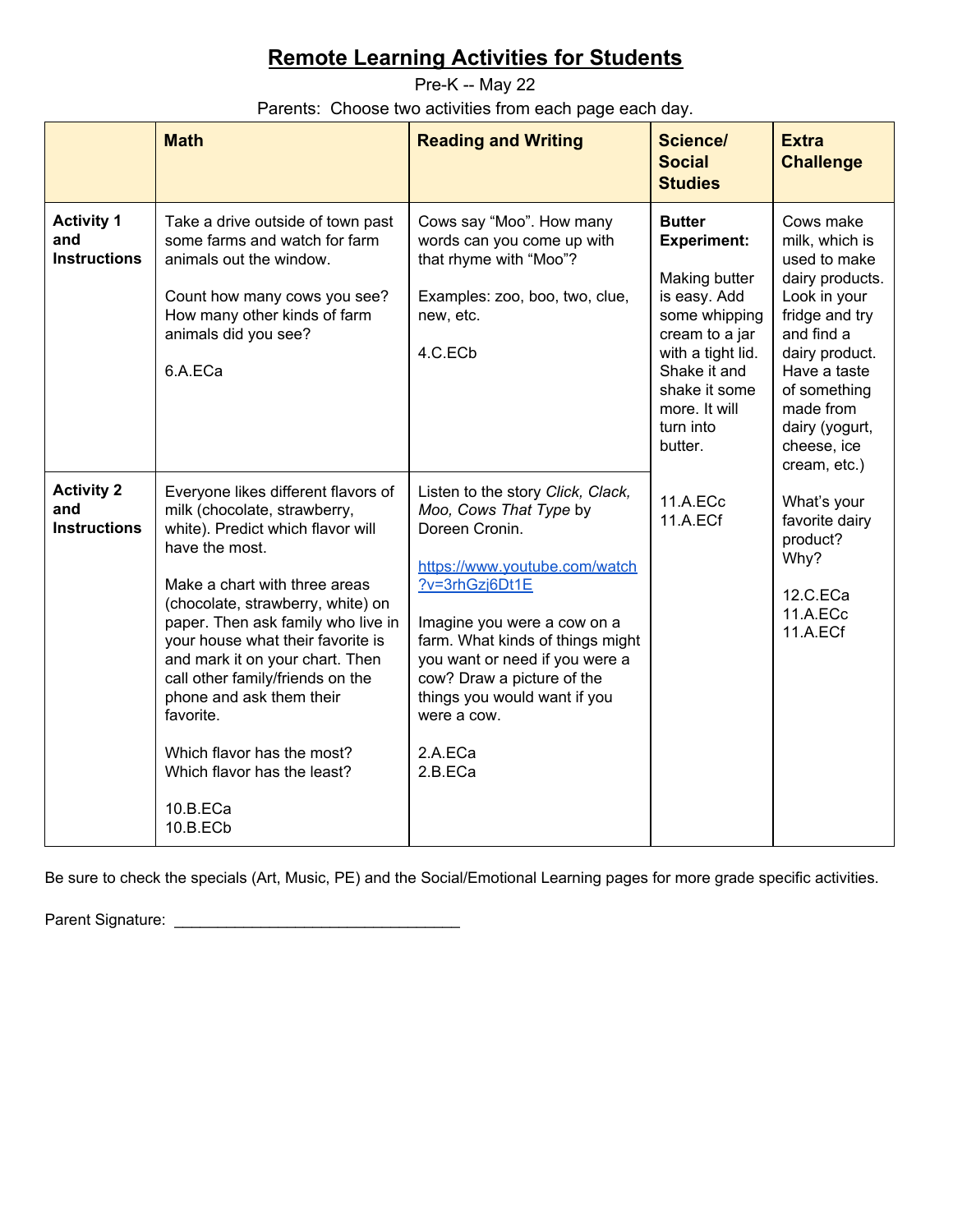<span id="page-3-0"></span>Pre-K -- May 26

Parents: Choose two activities from each page each day.

|                                                 | <b>Math</b>                                                                                                                                                                                                                                                                        | <b>Reading and Writing</b>                                                                                                                                                                                                                                                                                                | <b>Science/</b><br><b>Social</b><br><b>Studies</b>                                                                                                                                          | <b>Extra</b><br><b>Challenge</b>                                                                                                                                                                      |
|-------------------------------------------------|------------------------------------------------------------------------------------------------------------------------------------------------------------------------------------------------------------------------------------------------------------------------------------|---------------------------------------------------------------------------------------------------------------------------------------------------------------------------------------------------------------------------------------------------------------------------------------------------------------------------|---------------------------------------------------------------------------------------------------------------------------------------------------------------------------------------------|-------------------------------------------------------------------------------------------------------------------------------------------------------------------------------------------------------|
| <b>Activity 1</b><br>and<br><b>Instructions</b> | Practice counting to ten and then<br>play "Hide and go Sheep!"<br>One person is the sheepdog and<br>counts to 10 while the others<br>(sheep) hide. If the sheepdog<br>barks, all the sheep must "Baa"<br>as loudly as they can. Can the<br>sheepdog find all the sheep?<br>6.A.ECf | Draw a picture of a fluffy sheep<br>to hang up in your home.<br>19.A.ECe                                                                                                                                                                                                                                                  | Sheep on the<br>farm provide<br>the wool that<br>we need to<br>make many<br>types of<br>clothing.<br>Have your<br>adult check<br>your clothing<br>tags. Do you<br>have any wool<br>in them? | Help<br>Sheepdogs<br>help take care<br>of the sheep<br>on the farm by<br>rounding them<br>up and putting<br>them into a<br>pen. Help<br>your grown up<br>"round up"<br>your toys and<br>put them into |
| <b>Activity 2</b><br>and<br><b>Instructions</b> | Sheep feel fuzzy and soft. Try to<br>find 10 things in your home fuzzy<br>and soft like a sheep. Have a<br>parent write down your findings<br>6.A.ECa<br>12.C.ECa                                                                                                                  | Recite:<br>There are lots of rhymes about<br>sheep. Try to say this one:<br>Mary had a little lamb,<br>Little lamb, little lamb<br>Mary had a little lamb<br>Whose fleece was white as<br>snow.<br>Everywhere that Mary went,<br>Mary went, Mary went<br>Everywhere that Mary went<br>The lamb was sure to go!<br>4.C.ECb | Make a list of<br>the items you<br>find that have<br>wool in them.<br>11.A.ECc                                                                                                              | the toy box,<br>just like a<br>sheepdog.<br>19.A.ECd                                                                                                                                                  |

Be sure to check the specials (Art, Music, PE) and the Social/Emotional Learning pages for more grade specific activities.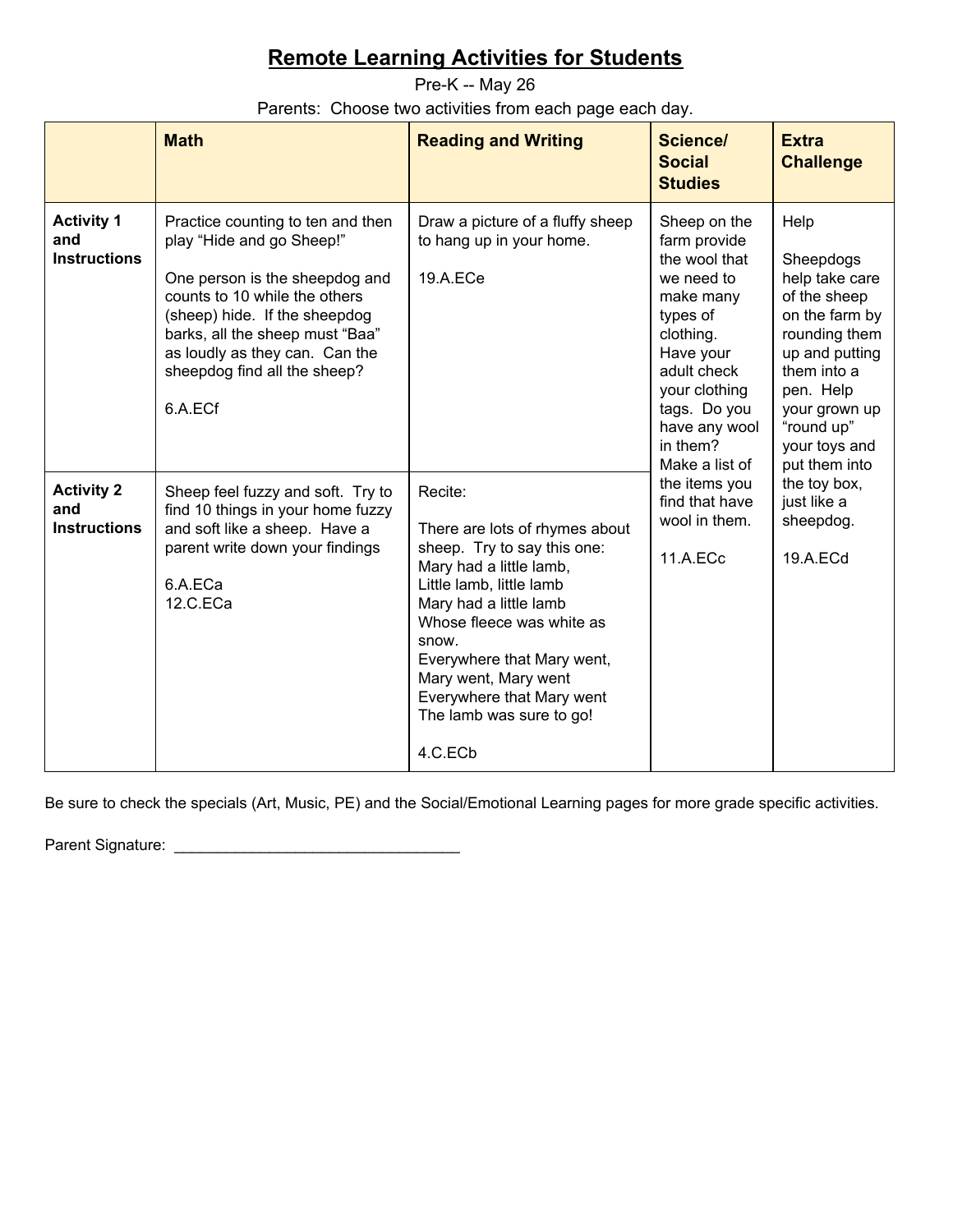<span id="page-4-0"></span>Pre-K -- May 27

Parents: Choose two activities from each page each day.

|                                                 | <b>Math</b>                                                                                                                                                                                                                                                                                                                                                                                                               | <b>Reading and Writing</b>                                                                                                                                                                                                                                           | <b>Science/</b><br><b>Social</b><br><b>Studies</b>                                                                                                                                                       | <b>Extra</b><br><b>Challenge</b>                                                                                                                                                                           |
|-------------------------------------------------|---------------------------------------------------------------------------------------------------------------------------------------------------------------------------------------------------------------------------------------------------------------------------------------------------------------------------------------------------------------------------------------------------------------------------|----------------------------------------------------------------------------------------------------------------------------------------------------------------------------------------------------------------------------------------------------------------------|----------------------------------------------------------------------------------------------------------------------------------------------------------------------------------------------------------|------------------------------------------------------------------------------------------------------------------------------------------------------------------------------------------------------------|
| <b>Activity 1</b><br>and<br><b>Instructions</b> | Roosters help wake up everyone<br>on the farm. We usually use<br>alarm clocks or alarms on our<br>phones to wake up. Find a clock<br>in your house and name the<br>numbers on it. Have your adult<br>talk about what number (time)<br>comes before or after another<br>number (time). Write down your<br>daily schedule using the numbers<br>on the clock. What time do you<br>wake up, eat, take a bath, etc.<br>7.A.ECd | Imagine what would happen on<br>the farm if the rooster forgot to<br>wake everyone up? Would the<br>farmer wake up? Would the<br>animals wake up? Make up a<br>story about what would happen<br>with your family. Draw pictures<br>to go with your story.<br>5.B.ECb | Roosters help<br>the farmer and<br>the animals by<br>waking<br>everyone up.<br>Make a plan<br>with your<br>family that will<br>make the<br>mornings<br>easier for<br>everyone at<br>your<br>houselay out | When the sun<br>is shining, go<br>outside and<br>move around.<br>Can you cluck<br>like a chicken,<br>"crow" like a<br>rooster?<br>Pretend to be<br>different farm<br>animals while<br>you play<br>outside. |
| <b>Activity 2</b><br>and<br><b>Instructions</b> | Sing "Old McDonald had a Farm"<br>And think of as many animals as<br>you can. Sing until you run out of<br>animals and count them as you<br>go. How many "rounds" of the<br>song did you sing? Try it again<br>another day and see if you can<br>think of more animals that you<br>forgot the first time.<br>6.A.ECa                                                                                                      | Chickens hatch out of an Egg.<br>Egg starts with the letter "E".<br>Practice writing the letter "E"<br>and find other things in your<br>house or yard that start with that<br>letter too. Have your adult help<br>you write them down.<br>4.B.ECb                    | clothes, set<br>the breakfast<br>table, etc.<br>30.C.ECb                                                                                                                                                 | 12.A.ECa<br>19.A.ECa                                                                                                                                                                                       |

Be sure to check the specials (Art, Music, PE) and the Social/Emotional Learning pages for more grade specific activities.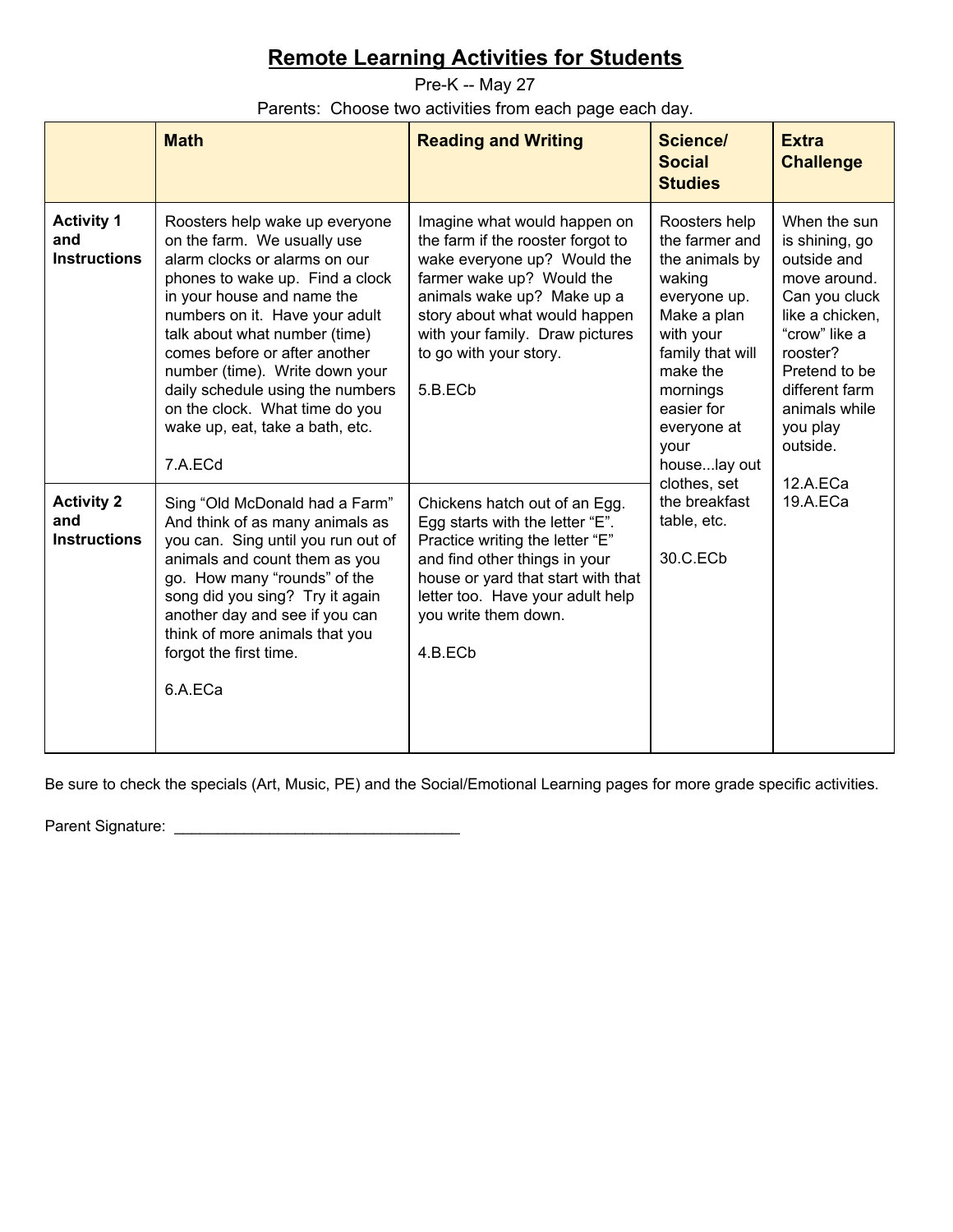<span id="page-5-0"></span>Pre-K -- May 28 Parents: Choose two activities from each page each day.

|                                                                             | <b>Math</b>                                                                                                                                                                                                                                                                                                                                                                                        | <b>Reading and Writing</b>                                                                                                                                                                                                                                                                                                                                                                                                                                                                                                                                                                                                                                         | <b>Science/</b><br><b>Social</b><br><b>Studies</b>                                                                                                                                                                                                                                                                                      | <b>Extra</b><br><b>Challenge</b>                                                                         |
|-----------------------------------------------------------------------------|----------------------------------------------------------------------------------------------------------------------------------------------------------------------------------------------------------------------------------------------------------------------------------------------------------------------------------------------------------------------------------------------------|--------------------------------------------------------------------------------------------------------------------------------------------------------------------------------------------------------------------------------------------------------------------------------------------------------------------------------------------------------------------------------------------------------------------------------------------------------------------------------------------------------------------------------------------------------------------------------------------------------------------------------------------------------------------|-----------------------------------------------------------------------------------------------------------------------------------------------------------------------------------------------------------------------------------------------------------------------------------------------------------------------------------------|----------------------------------------------------------------------------------------------------------|
| <b>Activity 1</b><br>and<br><b>Instructions</b><br><b>Activity 2</b><br>and | <b>Counting Farm Animals</b><br>Use play dough and toy animals<br>(or create your own on paper) to<br>create your own farm scene. Be<br>creative. What will the animals do<br>on the farm? Count how many<br>animals that you have on your<br>farm. Make a list of the number of<br>each animal:<br>2 Sheep<br>4 Cows<br>3 Chicken<br>6.A.ECf<br><b>Farm Graph</b><br>Have you been to a farm? How | Let's Pretend!<br><b>Farmer Says Game</b><br><b>Story</b><br>Ask someone in your family to<br>A farmer is<br>play 'Farmer Says' with you<br>someone who<br>(like "Simon Says").<br>grows plants<br>Wishy<br>and raises<br>Farm.<br>Farmer says "Moo like a<br>animals for<br>cow!"<br>human use.<br>Farmer says "Roll on<br>Farmers have<br>$\bullet$<br>the ground like a pig."<br>to work very<br>Farmer says "Drive a<br>hard and long<br>V8ks<br>$\bullet$<br>tractor."<br>hours in order<br>Farmer says "Gallop<br>to be<br>$\bullet$<br>like a horse."<br>successful.<br>The work of<br>1.A.ECa<br>farmers is<br>necessary for<br>human<br>Song<br>survival. | Listen to the<br>story of Mrs.<br>Washy's<br>https://www.yo<br>utube.com/wat<br>ch?v=cizS3vy<br>In the story,<br>Mrs. Wishy<br>Washy wanted<br>to give her<br>animals a<br>bath. Fill up                                                                                                                                                |                                                                                                          |
| <b>Instructions</b>                                                         | about the people in your family?<br>Take a piece of paper and make<br>two columns. One for yes and<br>one for no. Ask the people in your<br>family if they have been to a farm<br>before. Put a mark under the<br>column for their answer. Count<br>how many marks are in each<br>column. Write the number for<br>each column.<br>10.B.ECa                                                         | The Animals On the Farm<br>(To the tune of 'Wheels on the<br>Bus')<br>The cow in the barn goes moo,<br>moo, moo. Moo, moo, moo.<br>Moo, moo, moo.<br>All around the farm.<br><b>Repeat</b><br>The pig in the pen goes oink,<br>oink oink<br>The hens in the coop go cluck,<br>cluck, cluck<br>The lambs on the hill go baa<br>The ducks in the pond go<br>quack<br>2.C.ECa                                                                                                                                                                                                                                                                                         | Pretend to be<br>a farmer.<br>Dress up with<br>a hat, a<br>bandana, and<br>boots if you<br>have them.<br>Pretend to<br>care for the<br>animals on<br>your farm.<br>What animals<br>live on your<br>farm? Pretend<br>to ride a horse.<br>What is your<br>horse's name?<br>Pretend to<br>feed the<br>animals on<br>your farm.<br>14.D.ECb | your bathtub<br>and take a<br>bubble bath.<br>You could<br>even wash<br>some of your<br>toys!<br>2.A.ECa |

Be sure to check the specials (Art, Music, PE) and the Social/Emotional Learning pages for more grade specific activities.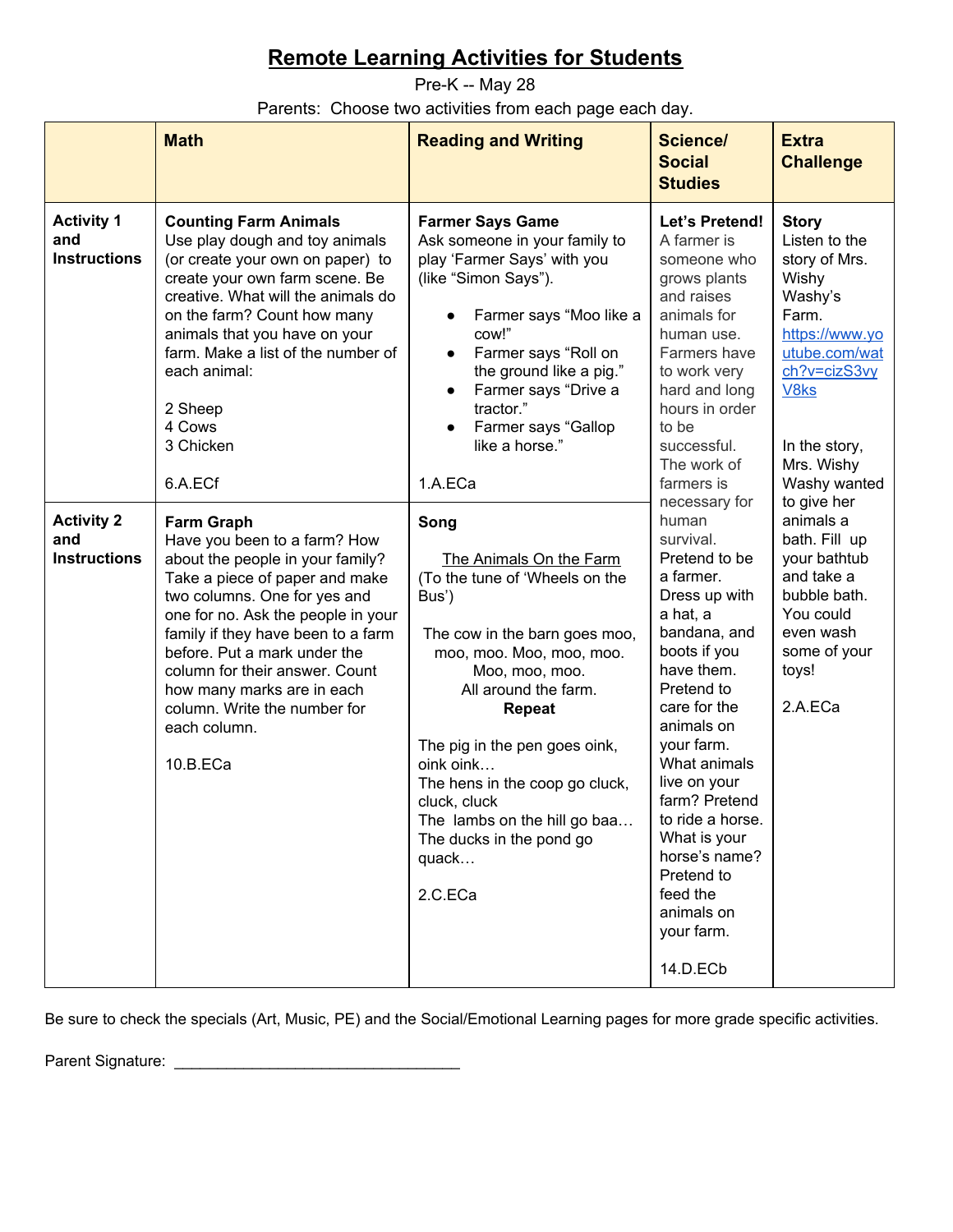<span id="page-6-0"></span>Pre-K -- May 29

Parents: Choose two activities from each page each day.

|                                                 | <b>Math</b>                                                                                                                                                                                                                                                              | <b>Reading and Writing</b>                                                                                                                                                                                                                                                                                                                    | <b>Science/</b><br><b>Social</b><br><b>Studies</b>                                                                                                                                       | <b>Extra</b><br><b>Challenge</b>                                                                                                                                                                          |
|-------------------------------------------------|--------------------------------------------------------------------------------------------------------------------------------------------------------------------------------------------------------------------------------------------------------------------------|-----------------------------------------------------------------------------------------------------------------------------------------------------------------------------------------------------------------------------------------------------------------------------------------------------------------------------------------------|------------------------------------------------------------------------------------------------------------------------------------------------------------------------------------------|-----------------------------------------------------------------------------------------------------------------------------------------------------------------------------------------------------------|
| <b>Activity 1</b><br>and<br><b>Instructions</b> | Run:<br>Cheetahs are the fastest animals<br>on land! How fast can you run?<br>Go outside with your grown up<br>and ask them to time you while<br>you with a stopwatch. Try it again;<br>can you run faster?<br>6.D.ECb<br>7.C.ECb                                        | Write:<br>Ocean and octopus start with<br>the letter O.<br>Practice writing the O.<br>Remember to start your circle at<br>the top and then go around.<br>4.B.ECd                                                                                                                                                                              | All week, we<br>are going to be<br>scientists who<br>observe and<br>learn<br>about animals.<br>You can draw<br>or talk about<br>your favorite<br>animal.<br>You can watch<br>some of the | During the<br>middle of the<br>day, lions<br>sleep a lot to<br>save their<br>energy.<br>Help your<br>grown up<br>change your<br>sheets or<br>make your<br>bed, so that<br>you're ready<br>to sleep like a |
| <b>Activity 2</b><br>and<br><b>Instructions</b> | Discovering and counting:<br>Try to find savanna animals at<br>home (lions, elephants, zebras,<br>giraffes, crocodiles ) Check<br>your stuffed animals, toys or story<br>books? How many animals have<br>you discovered?<br>Can you order by size?<br>6.A.ECf<br>8.A.ECa | Read your favorite book about<br>an animal.<br>There are many good books<br>about animals:<br>Giraffes Can't Dance by Giles<br>Andreae<br>A Parade of Elephants by Kevin<br>Henkes<br>1,2,3, to the Zoo by Eric Carle<br>Draw a picture about your<br>favorite animal and tell<br>someone a story about your<br>animal.<br>2.A.ECa<br>5.B.ECc | savanna<br>animals here.<br>WebCam:<br>https://animals<br>.sandiegozoo.<br>org/live-cams<br>11.A.ECb<br>11.A.ECf                                                                         | lion tonight.<br>12.B.ECa<br>23.B.ECa                                                                                                                                                                     |

Be sure to check the specials (Art, Music, PE) and the Social/Emotional Learning pages for more grade specific activities.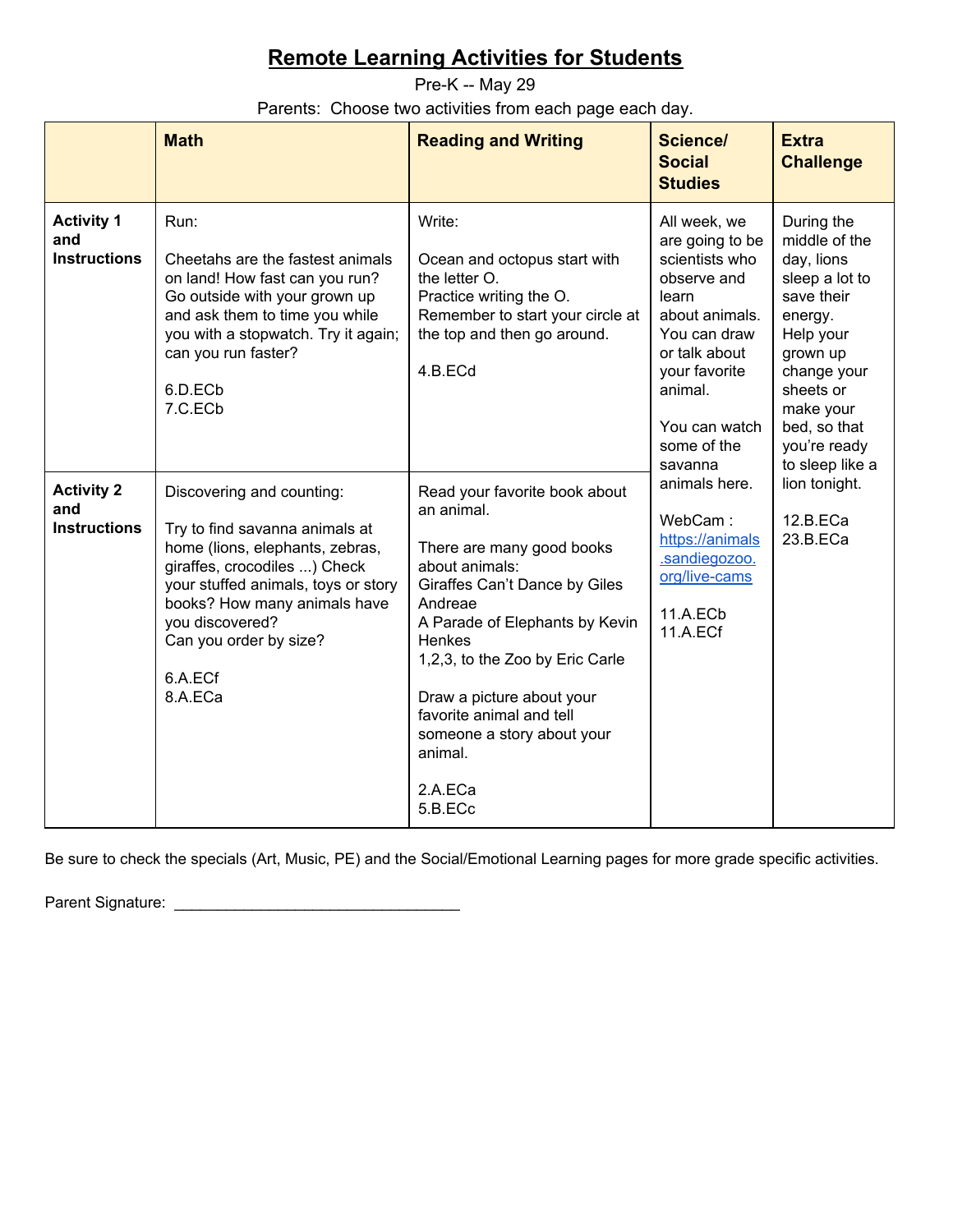<span id="page-7-0"></span>Pre-K -- June 1

Parents: Choose two activities from each page each day.

|                                                 | <b>Math</b>                                                                                                                                                                                                                                                                                                                                                                                                                                          | <b>Reading and Writing</b>                                                                                                                                                                                                                                                                                                                               | <b>Science/</b><br><b>Social</b><br><b>Studies</b>                                                                                                                                                                                                                                                    | <b>Extra</b><br><b>Challenge</b>                                                                                                                                                                                                                                                     |
|-------------------------------------------------|------------------------------------------------------------------------------------------------------------------------------------------------------------------------------------------------------------------------------------------------------------------------------------------------------------------------------------------------------------------------------------------------------------------------------------------------------|----------------------------------------------------------------------------------------------------------------------------------------------------------------------------------------------------------------------------------------------------------------------------------------------------------------------------------------------------------|-------------------------------------------------------------------------------------------------------------------------------------------------------------------------------------------------------------------------------------------------------------------------------------------------------|--------------------------------------------------------------------------------------------------------------------------------------------------------------------------------------------------------------------------------------------------------------------------------------|
| <b>Activity 1</b><br>and<br><b>Instructions</b> | Bake/Measuring:<br>Important food is grown in the<br>rainforest: bananas, coffee,<br>cinnamon, cocoa, and vanilla are<br>just a few examples. Bake<br>cookies with your grown up using<br>vanilla, cinnamon, or chocolate<br>chips.<br>What kind of cookies are you<br>going to make?<br>What measuring spoons and<br>cups do you need?<br>What will happen when you mix it<br>all together?<br>How long do your cookies take to<br>bake?<br>7 C.ECa | Jungle Animals<br>The jungle is an area that is<br>covered in trees, plants and<br>vines. It is home to lots of<br>fascinating animals.<br>Clap out the sounds of names<br>of different animals you can see<br>in the jungle:<br><b>Sloth - Sloth</b><br>Leopard - Leop/ard<br>Alligator - Al/li/ga/tor<br>Monkey - Mon/key<br>Tiger - Ti/ger<br>4.C.ECc | The Atlanta<br>Zoo has a lot<br>of rainforest<br>animals. You<br>can see<br>pictures and<br>read more<br>about them<br>here:<br>https://zooatla<br>nta.org/animal<br>S/<br>Draw a picture<br>of your favorite<br>animal you<br>can see at the<br>Z00.<br>What color are<br>they? What<br>do they eat? | Macaws are<br>beautiful birds<br>in the<br>rainforest.<br>Go on a hike<br>and look for<br>birds in your<br>neighborhood.<br>What color are<br>they?<br>Do they make<br>noises?<br>What size are<br>they?<br>How close can<br>you get to<br>them before<br>they fly away?<br>12.A.ECa |
| <b>Activity 2</b><br>and<br><b>Instructions</b> | After baking the cookies, eat it<br>together with your family<br>members.<br>Make a graph on the number of<br>cookies each of you ate.<br>Compare who ate the least<br>number of cookies and who ate<br>more.<br>6.D.ECb<br>10.B.ECa                                                                                                                                                                                                                 | <b>Mystery Write!</b><br>Choose one animal from the list<br>below:<br>Sloth, Leopard, Alligator,<br><b>Monkey and Tiger</b><br>Write the name of your chosen<br>animal in a blank paper using<br>white crayon. Then paint it with<br>water color to make it appear.<br>5.A.ECa<br>5.A.ECb                                                                | 11.A.ECf<br>12.A.ECa                                                                                                                                                                                                                                                                                  | 12.B.ECa<br>12.B.ECb                                                                                                                                                                                                                                                                 |

Be sure to check the specials (Art, Music, PE) and the Social/Emotional Learning pages for more grade specific activities.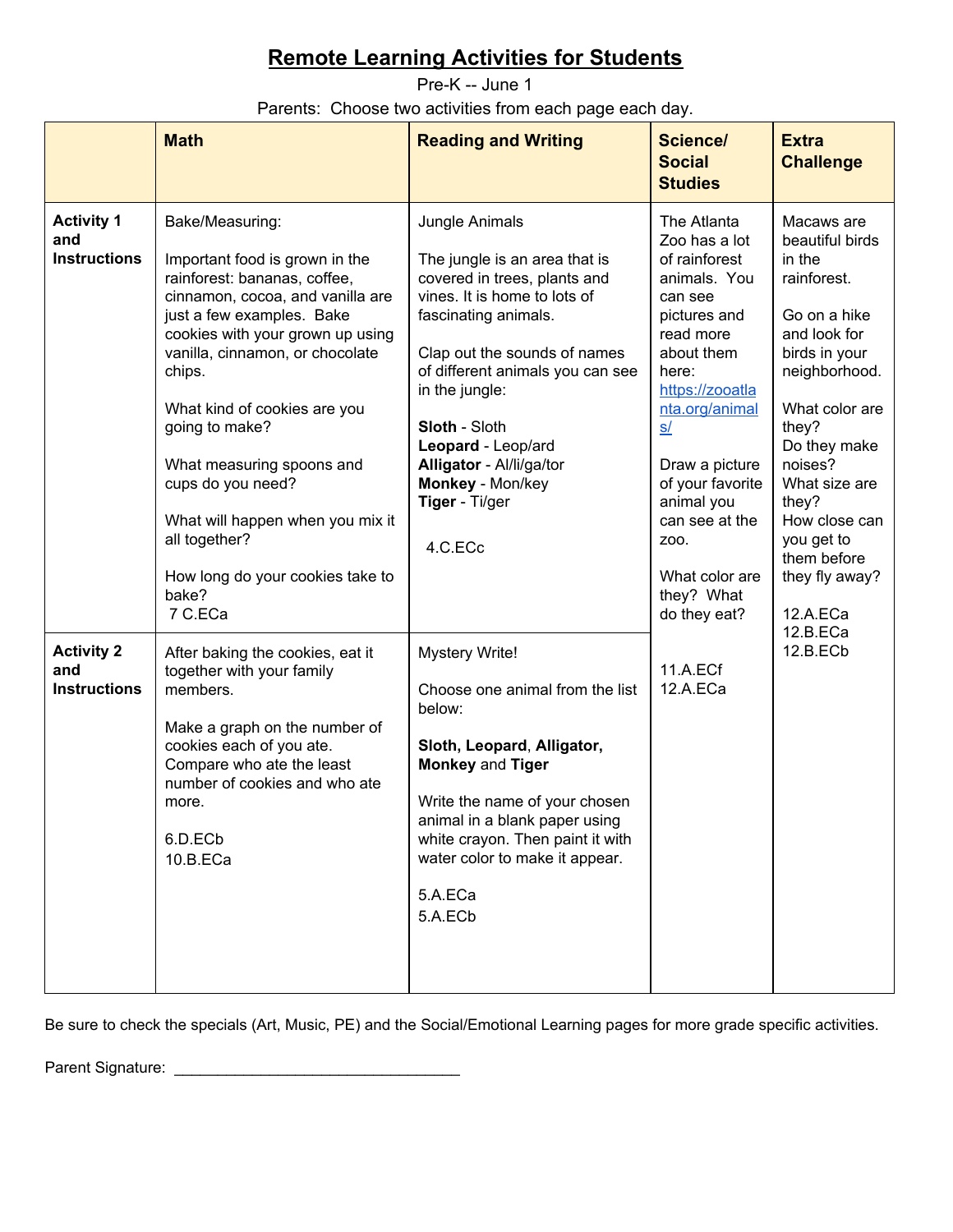Pre-K-- (SEL) **Theme: Empathy**

The columns below offer choices for student activities for any day.

| Social Emotional Learning Choice Board aligns with standards 2A.1a Recognizes others may have different feelings about situations. 2A.1b<br>Listens to others to identify their feelings.                                                                                                                                                                                                                                                                                                                                                                                                                                                                                                                                                                                                                                                                                                                                                                                     |                                                                                                                                                                                                                                                                                                                                                                                                                      |                                                                                                                                                                                                                                                                                                                                                                                                                                                                                                     |  |
|-------------------------------------------------------------------------------------------------------------------------------------------------------------------------------------------------------------------------------------------------------------------------------------------------------------------------------------------------------------------------------------------------------------------------------------------------------------------------------------------------------------------------------------------------------------------------------------------------------------------------------------------------------------------------------------------------------------------------------------------------------------------------------------------------------------------------------------------------------------------------------------------------------------------------------------------------------------------------------|----------------------------------------------------------------------------------------------------------------------------------------------------------------------------------------------------------------------------------------------------------------------------------------------------------------------------------------------------------------------------------------------------------------------|-----------------------------------------------------------------------------------------------------------------------------------------------------------------------------------------------------------------------------------------------------------------------------------------------------------------------------------------------------------------------------------------------------------------------------------------------------------------------------------------------------|--|
| <b>Labeling Feelings</b><br>Ask children to describe how they might feel<br>in these three different bullying situations:<br>-If they saw someone being hurt<br>-If they were being hurt themselves<br>-If they hurt someone<br>Explain that hurting others can lead to strong<br>feelings, such as anger, sadness, and fear.<br>While it's okay to feel these feelings, it's never<br>okay to not keep your hands to yourself and<br>purposely hurt others.                                                                                                                                                                                                                                                                                                                                                                                                                                                                                                                  | <b>Different and Similar</b><br>Discuss the main ways that children are<br>different from one another. Prompt them with<br>examples, if needed.<br>-Some children are big, and others are small.<br>-Some children run fast, and others run slowly.<br>-Some children like to play with blocks, and<br>others like to draw pictures<br>Ask, "How are you different from some of your<br>friends and family members?" | <b>Helping Others Feel Better</b><br>First, use these questions to discuss with your child<br>what children can do to help others feel better:<br>1. How can you know how someone else feels?<br>2. How can we recognize when another child is<br>feeling bad or left out?<br>3. How can we cheer up children who feel bad and<br>help them feel better?<br>Next, use role-playing to help children practice<br>recognizing a child who is feeling hurt and helping<br>the child feel better.       |  |
| <b>Acts of Kindness</b><br>Discuss how being kind is the opposite of<br>hurting others because it helps another person<br>have a happy feeling instead of a bad feeling.<br>Draw a picture of a happy feeling                                                                                                                                                                                                                                                                                                                                                                                                                                                                                                                                                                                                                                                                                                                                                                 | <b>Modeling Helpfulness</b><br>Discuss what it means to be a helpful person<br>and some ways to help grownups around the<br>house.<br>Name 3 chores you could help with at home.<br>Pick your favorite one and practice being<br>helpful.<br>eindnes                                                                                                                                                                 | <b>Role-Play with Empathy</b><br>Empathy is the ability to understand<br>and share the feelings of another.<br>Pretend you are in the following scenarios with your<br>child. How can you encourage empathy with the<br>following:<br>a friend did not want to play<br>his puppy needs surgery<br>all friends going to the movie but you<br>someone drew a better picture<br>someone told a secret of yours<br>he cleaned his room<br>kids laugh at her at the park<br>Draw some possible outcomes. |  |
| <b>Kind Words</b><br>Materials: cotton balls or something with a soft<br>texture and sandpaper or something with a<br>rough texture<br>How can the way we speak to someone help<br>them? How can it hurt?<br>First focus on the cotton balls. Rub them on<br>your hands and arms and use descriptive words<br>to describe how they feel. If cotton balls were<br>like words what words would they be? Example:<br>Please, thank you, good job, your hair looks<br>nice.<br>Now focus on the sandpaper and use<br>descriptive words to describe how it feels. If<br>words were like sandpaper what words would it<br>be? Example: Calling names, yelling, saying<br>things that are hurtful. Next have an adult help<br>you scrape the sandpaper on some wood or<br>plastic. Look at the mark it left and discuss how<br>"sandpaper words" hurt feelings.<br>Finally discuss the importance of using "cotton<br>ball words" instead of "sandpaper words" to<br>solve problems. | Walk a Minute (Mile) in Someone's Shoes!<br>Pick a person in your family. Spend some time<br>doing the things they do;<br>Ideas: chores, jobs, responsibilities, etc<br>At the end of the day (or time) sit down and talk<br>about what it was like.<br>Was it easy? Hard?<br>What would you change? How did it make you<br>feel? How can you better understand that<br>person now?                                  | <b>Kindness Bucket</b><br>Think of as many ways to be kind as you can<br>Example: Putting clothes in a basket, picking up<br>toys, throwing something in the garbage, etc.<br>An adult will write down every act of<br>1.<br>kindness on a piece of paper.<br>2.<br>Put each piece of paper in the bucket.<br>3.<br>Try to fill your kindness bucket up to the<br>top with your ideas.<br>When you want to do something kind, go<br>4.<br>to your bucket and take out one of your<br>ideas.         |  |